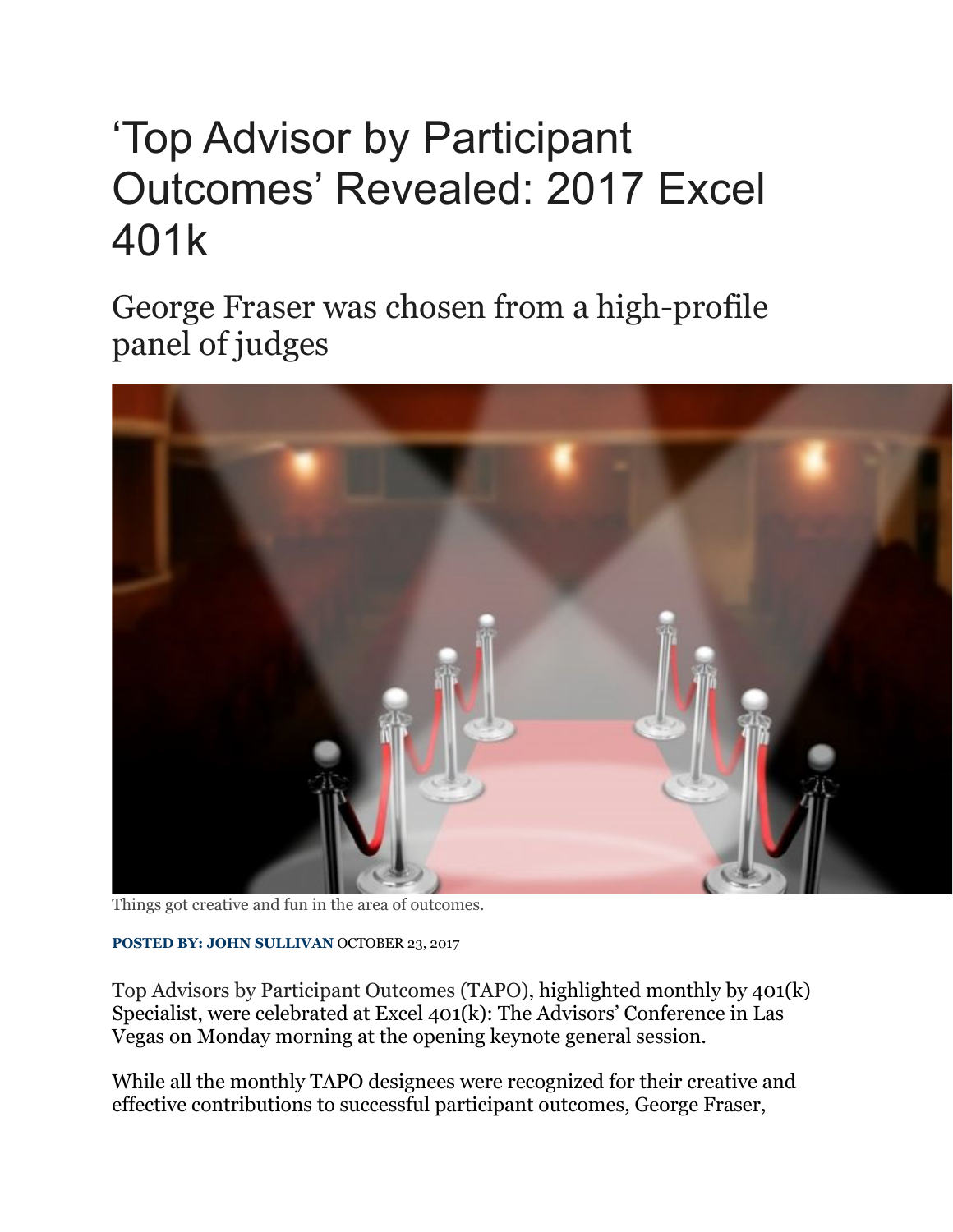managing director of Retirement Benefits Group in Phoenix, Arizona, was named the overall 2017 Top Advisor by Participant Outcomes.

Fraser was chosen from a panel of judges convened by 401(k) Specialist, including Barbara March, CEO of Bridgepoint Group, Richard Carpenter of USVI Pensions, Tony Mingo, chairman, president and CEO of vWise and John Moody, who most recently was with Matrix Financial Solutions, a Broadridge Company.

The monthly participants were:

**March Top Advisor by Participant Outcomes** is Dorann Cafaro, senior advisor and founder of Cafaro Greenleaf. Dorann was recognized for her description of how to drive improved outcomes at the plan design level, and the incredible success the firm has achieved as a result.

**April Top Advisor by Participant Outcomes** is George Fraser. George is managing director of Retirement Benefits Group in Phoenix. George was recognized for the nudges he employs in influencing participant behavior to effectively increase 401(k) plan contributions.

**May Top Advisor by Participant Outcomes** is Jamie Linkowski. Jamie is president of PRIME*Solutions* Advisors in Pittsburgh, Pennsylvania. Jamie was recognized for his work in the area of financial scarcity, as well as breaking down industry silos for the benefit of his plan sponsors and participants.

**June Top Advisor by Participant Outcomes is** Lisa Petronio. Lisa is managing director for the Upstate New York region of Strategic Retirement Partners, a nationwide independent retirement plan consulting firm. She was recognized for her description of how she quantifies the seemingly 'unquantifiable' in determining successful participant outcomes.

**July Top Advisor by Participant Outcomes** is Jim Marshall, principal and founder of Wisconsin-based Spectrum Investment Advisors. Jim has over 40 years of experience in the retirement plan industry, and was recognized for his unique methods in engaging participants with financial education and wellness.

**August Top Advisor by Participant Outcomes** is Mike Kane, managing director of Atlanta-based Plan Sponsor Consultants. Mike was recognized for his work with behavioral finance in increasing employee participation in retirement plans.

**September Top Advisor by Participant Outcomes** is Mario Giganti, president and chief investment officer of Cornerstone Capital Advisors*.* Unfortunately, Mario has a family issue and was not able to be with us today.